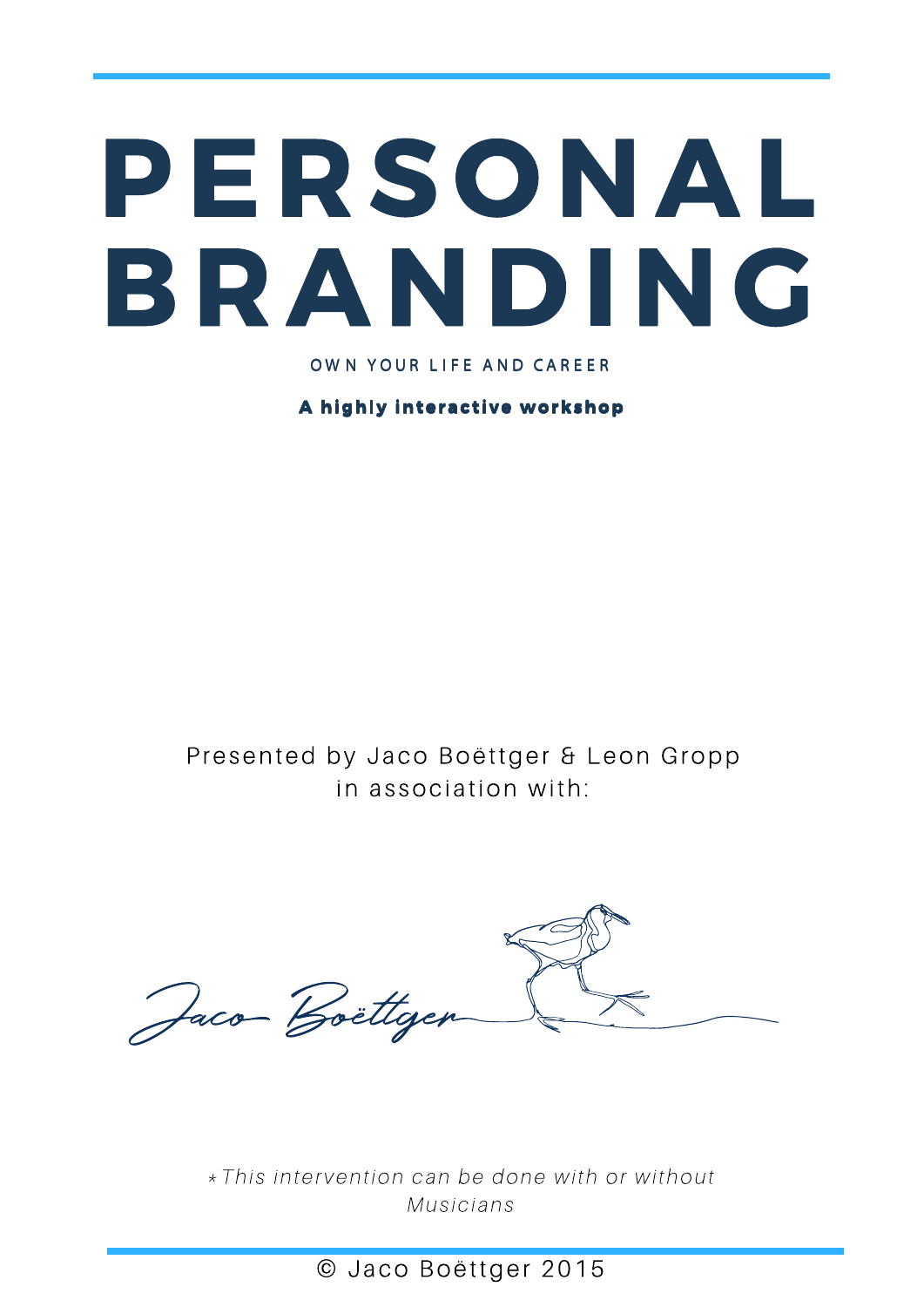### BACKGROUND & PURPOSE OF THE INTERVENTION

The Organisational Development legend and respected authority on Leadership and Culture, John Kotter, once said that a great culture motivates and inspires people. It energises people, not by pushing them in the right direction as a control mechanism but by satisfying a basic human need for achievement, a sense of belonging, a feeling of control over one's life, and the ability to live up to one's ideals. He then added that such feelings touches people deeply and elicit a powerful response. We believe that Kotter is correct. When people "feel felt" and respected they perform at their optimum level.

The problem is that many companies assume that the culture is conducive to high performance, creativity and innovation. They assume that everybody automatically share the same values and ground rules. It is our believe that the only way to ensure an aligned and sustainable high performance culture is to engage the employees in robust and courageous conversations on this topic. Cocreating and co-ownership of the culture is essential for entrenchment of shared values.

As a starting point of a process that will lead to this desired empowering and enabling culture, we have designed an intervention that we refer to as "Own your Life and Career with Personal Branding".

The focus of this intervention is to HELP INDIVIDUALS TO TAKE OWNERSHIP OF THEIR LIVES AND CAREERS. THE INTERVENTION ALSO FACILITATES THE DISCOVERY OF THE CHARACTERISTICS AND MINDSET OF AGILE, RESILIENT AND FUTURE FIT PEOPLE.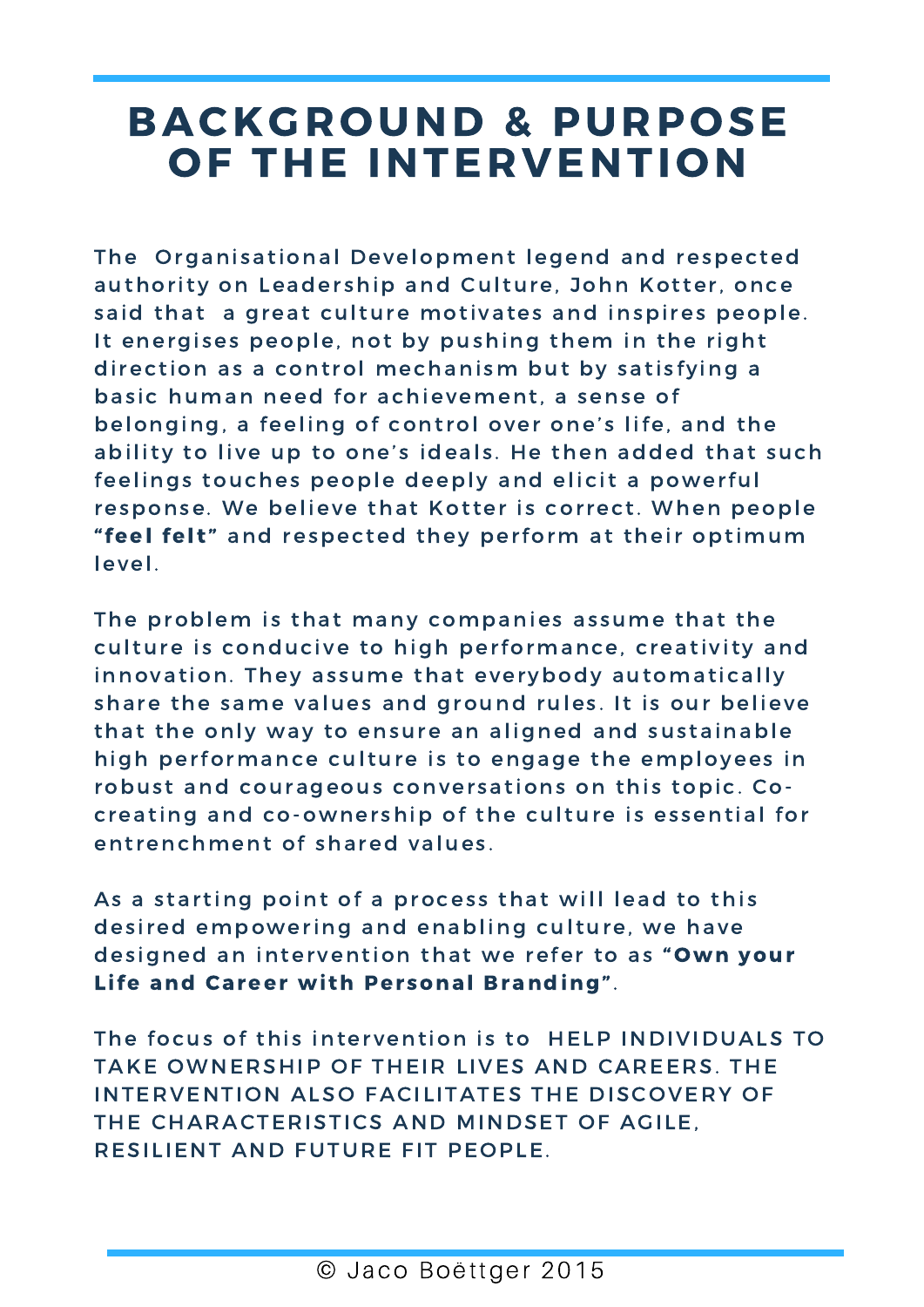### BACKGROUND & PURPOSE OF THE INTERVENTION

#### The delegates are confronted with questions like:

- Are you differentiating yourself by consistently articulating and lever aging your unique value proposition?
- Do you have CREDIBILITY...the quality, capability and power to elicit belief?
- Are you an agile future fit and liberated individual?

The intervention facilitates an awareness of the characteristics and behaviours that all successful brands share: individual or collective brands. The individuals rate themselves on their brand enablers but also rate the organisation on its brand and culture. This process naturally leads to a " Gap analyses " of the current situation vs the desired situation.

A commitment to shared action on creating an enabling culture to maximise personal and collective growth is the single most important outcome of this process. Achieving this awareness does not only mean a tremendous quantum leap in personal liberation for the individual BUT it also communicates a deeper level of caring and respect shown by the organisation to its employees .

The Personal Branding CREDIBILITY CUBE

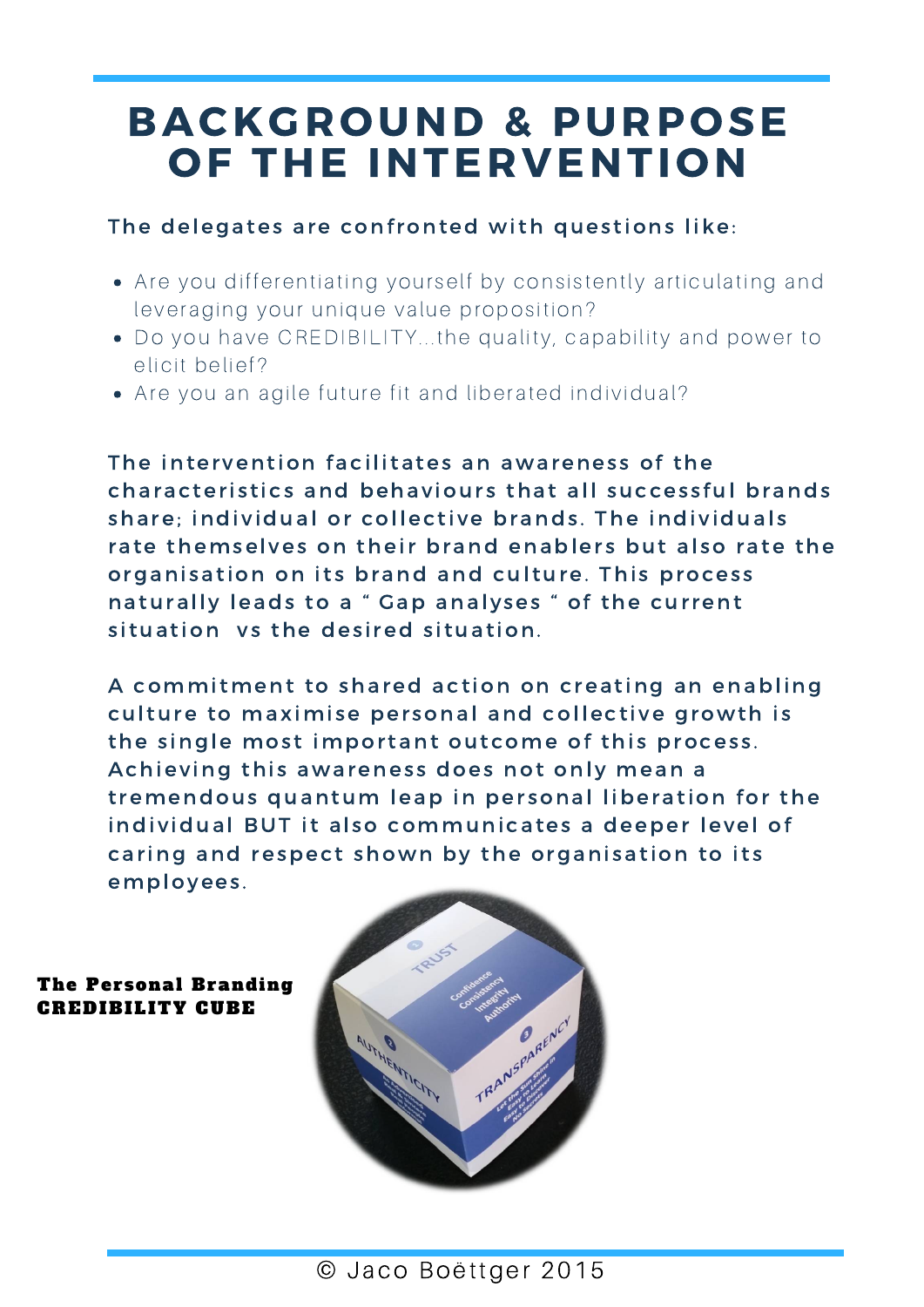# MODULES



Contextualisation. The importance of career and life self management in the postmodern global village.



What we do defines us! Understanding the fact that we all evoke certain emotions and response from others; just like any brand. Financial success and survival ultimately depends on this brand perception



The "Personal Brand and Credibility Cube": The Six drivers of Credibility, Resilience, Agility and Future Fitness.



Measuring our Credibility Levels. Creating an Action Plan for authentic personal branding as an agile, resilient future fit individuals.



The companies that survive longest are the one's that work out what they uniquely can give to the world not just growth or money but their excellence, their respect for others, or their ability to make people happy. Some call those things a soul.

Charles Handy